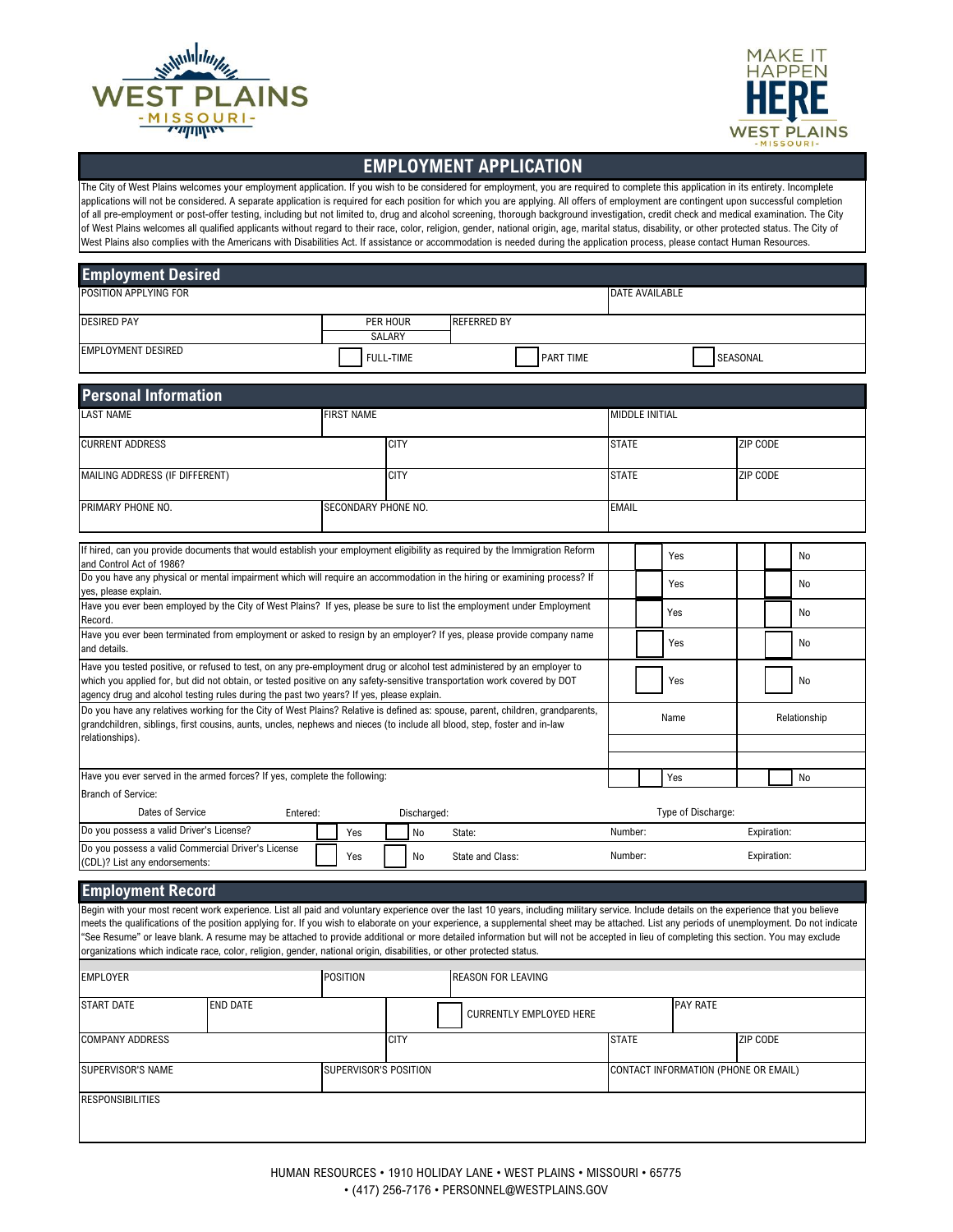

Г



٦

 $\overline{\phantom{a}}$ 

| <b>EMPLOYER</b>         |                 | <b>POSITION</b>       |             | <b>REASON FOR LEAVING</b>      |              |                                      |          |
|-------------------------|-----------------|-----------------------|-------------|--------------------------------|--------------|--------------------------------------|----------|
| <b>START DATE</b>       | <b>END DATE</b> |                       |             | <b>CURRENTLY EMPLOYED HERE</b> |              | <b>PAY RATE</b>                      |          |
| <b>COMPANY ADDRESS</b>  |                 |                       | <b>CITY</b> |                                | <b>STATE</b> |                                      | ZIP CODE |
| SUPERVISOR'S NAME       |                 | SUPERVISOR'S POSITION |             |                                |              | CONTACT INFORMATION (PHONE OR EMAIL) |          |
| <b>RESPONSIBILITIES</b> |                 |                       |             |                                |              |                                      |          |
| <b>EMPLOYER</b>         |                 | <b>POSITION</b>       |             | <b>REASON FOR LEAVING</b>      |              |                                      |          |
| <b>START DATE</b>       | <b>END DATE</b> |                       |             | <b>CURRENTLY EMPLOYED HERE</b> |              | <b>PAY RATE</b>                      |          |
| <b>COMPANY ADDRESS</b>  |                 |                       | <b>CITY</b> |                                | <b>STATE</b> |                                      | ZIP CODE |
| SUPERVISOR'S NAME       |                 | SUPERVISOR'S POSITION |             |                                |              | CONTACT INFORMATION (PHONE OR EMAIL) |          |
| <b>RESPONSIBILITIES</b> |                 |                       |             |                                |              |                                      |          |
| <b>EMPLOYER</b>         |                 | <b>POSITION</b>       |             | <b>REASON FOR LEAVING</b>      |              |                                      |          |
| <b>START DATE</b>       | <b>END DATE</b> |                       |             | <b>CURRENTLY EMPLOYED HERE</b> |              | <b>PAY RATE</b>                      |          |
| <b>COMPANY ADDRESS</b>  |                 |                       | <b>CITY</b> |                                | <b>STATE</b> |                                      | ZIP CODE |
| SUPERVISOR'S NAME       |                 | SUPERVISOR'S POSITION |             |                                |              | CONTACT INFORMATION (PHONE OR EMAIL) |          |
| <b>RESPONSIBILITIES</b> |                 |                       |             |                                |              |                                      |          |

| <b>Education History</b> |             |              |                      |  |  |
|--------------------------|-------------|--------------|----------------------|--|--|
| <b>HIGH SCHOOL</b>       | <b>CITY</b> | <b>STATE</b> | <b>DEGREE EARNED</b> |  |  |
| <b>TRADE SCHOOL</b>      | <b>CITY</b> | <b>STATE</b> | <b>DEGREE EARNED</b> |  |  |
| COLLEGE                  | <b>CITY</b> | <b>STATE</b> | <b>DEGREE EARNED</b> |  |  |
| <b>GRADUATE SCHOOL</b>   | <b>CITY</b> | <b>STATE</b> | <b>DEGREE EARNED</b> |  |  |

| <b>Training and Certification</b>                                                                                                                                                                                                                                                 |  |  |  |  |  |  |
|-----------------------------------------------------------------------------------------------------------------------------------------------------------------------------------------------------------------------------------------------------------------------------------|--|--|--|--|--|--|
| If a license, certificate, or other authorization to practice a trade or profession is required for the position for which you are applying, complete the following and a copy must be included<br>with this application: (Journey level, Electrician, Wastewater license, etc.). |  |  |  |  |  |  |
| <b>Professional License or Certificate</b><br><b>City and State</b><br>Date of Issuance and Expiration                                                                                                                                                                            |  |  |  |  |  |  |
|                                                                                                                                                                                                                                                                                   |  |  |  |  |  |  |
|                                                                                                                                                                                                                                                                                   |  |  |  |  |  |  |
|                                                                                                                                                                                                                                                                                   |  |  |  |  |  |  |

| <b>For Law Enforcement Applicants Only</b>                                                                                             |  |
|----------------------------------------------------------------------------------------------------------------------------------------|--|
| Missouri Peace Officer Standards & Training (POST) Certification must accompany this application.                                      |  |
| Missouri Peace Officer Standards & Training (POST) ID Number:                                                                          |  |
| Have you ever held a Peace Officer License or Certification in another state? If yes, in what state were you licensed or<br>certified? |  |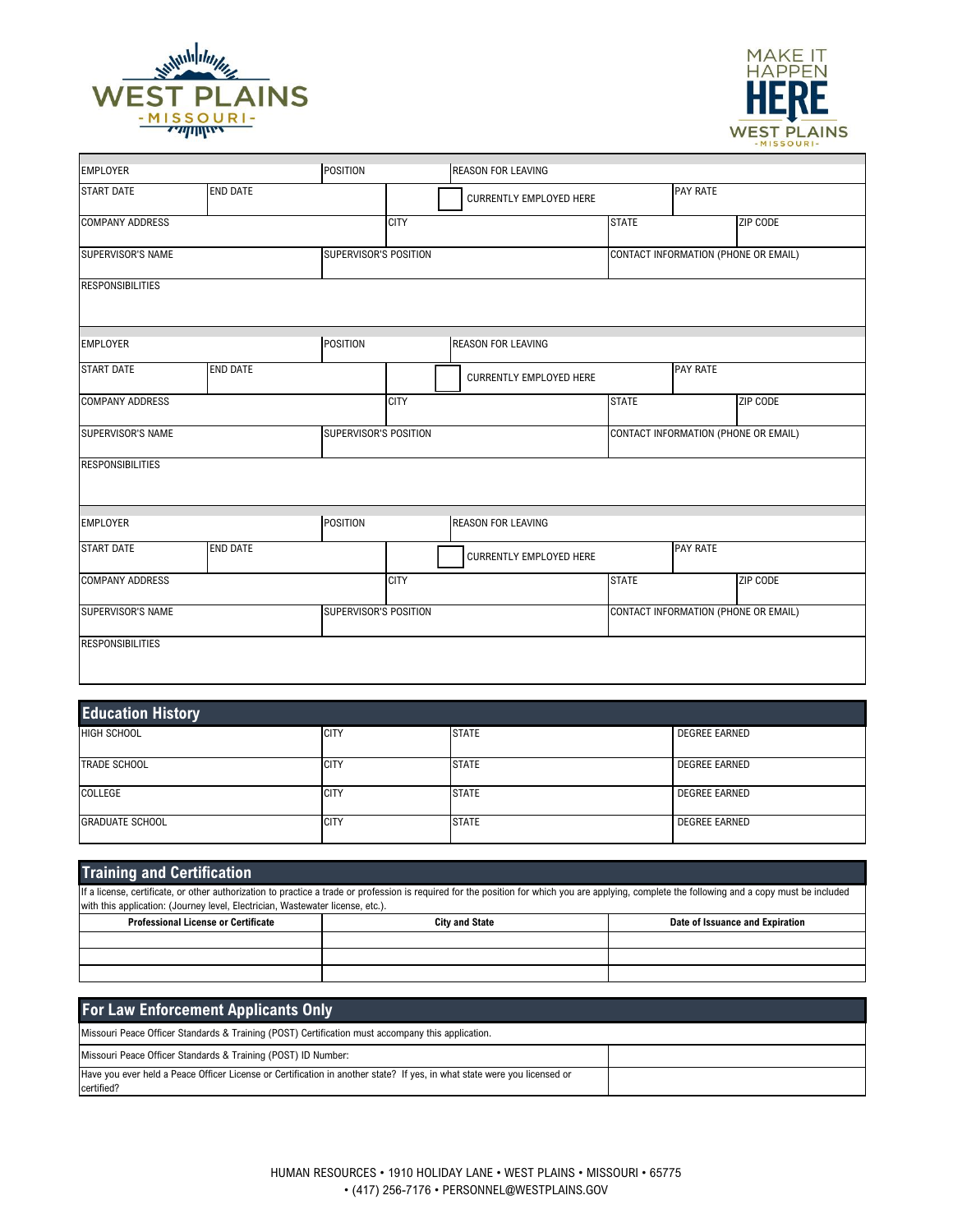



## **For Fire Applicants Only**

MUST be IFSAC or National Board Certified and documents must be included with this application.

| <b>TWOOT DE IT ONO OF IVALIONAL DUAL U CELLINGU AND QUODITIENTS THUSE DE INCIDENT WILLI LINS ADDITIONAL</b> |                  |                    |                  |  |  |  |
|-------------------------------------------------------------------------------------------------------------|------------------|--------------------|------------------|--|--|--|
| Certificate                                                                                                 | Date of Issuance | <b>Certificate</b> | Date of Issuance |  |  |  |
| Firefighter I                                                                                               |                  | EMT-B              |                  |  |  |  |
| Firefighter II                                                                                              |                  | Paramedic          |                  |  |  |  |

| <b>Professional References</b>                                                                                                                |                             |                                      |  |  |  |  |
|-----------------------------------------------------------------------------------------------------------------------------------------------|-----------------------------|--------------------------------------|--|--|--|--|
| List three persons who are not related to you who have definite knowledge of your qualifications for the position for which you are applying. |                             |                                      |  |  |  |  |
| <b>NAME</b>                                                                                                                                   | <b>COMPANY AND POSITION</b> | CONTACT INFORMATION (PHONE OR EMAIL) |  |  |  |  |
| <b>NAME</b>                                                                                                                                   | <b>COMPANY AND POSITION</b> | CONTACT INFORMATION (PHONE OR EMAIL) |  |  |  |  |
| <b>NAME</b>                                                                                                                                   | <b>COMPANY AND POSITION</b> | CONTACT INFORMATION (PHONE OR EMAIL) |  |  |  |  |

### **Certification of Applicant**

I certify that all information provided in order to apply for and secure work with the employer is true, complete and correct. I understand that any information provided by me that is found to be false, incomplete, or misrepresented in any respect, will be sufficient cause to (i) cancel further consideration of this application, or (ii) immediately discharge me from the employer's service, whenever it is discovered.

I hereby understand and acknowledge that any employment relationship with City of West Plains is at-will, and the employment relationship may be terminated by the employee or City of West Plains at any time with or without cause. I understand that this application or subsequent employment does not create a contract of employment nor guarantee employment for any definite period. I further understand that if hired, as a condition of continuing employment, I will be required to comply with all City of West Plains rules, regulations, any and all personnel and departmental policies and procedures.

I understand and acknowledge all conditional offers of employment with City of West Plains are contingent upon successful completion of a drug and alcohol screening, thorough background check and a post-offer medical examination. I also understand that if I am hired, I will be required to provide proof of identity and legal authority to work in the United States and that federal immigration laws require me to complete an I-9 Form.

My signature indicates that I have read, fully understand and accept all terms of this document and consent to its implications.

| $\sim$<br>√i∩nat⊔r | חו<br>Dale<br>. |  |
|--------------------|-----------------|--|
|                    |                 |  |